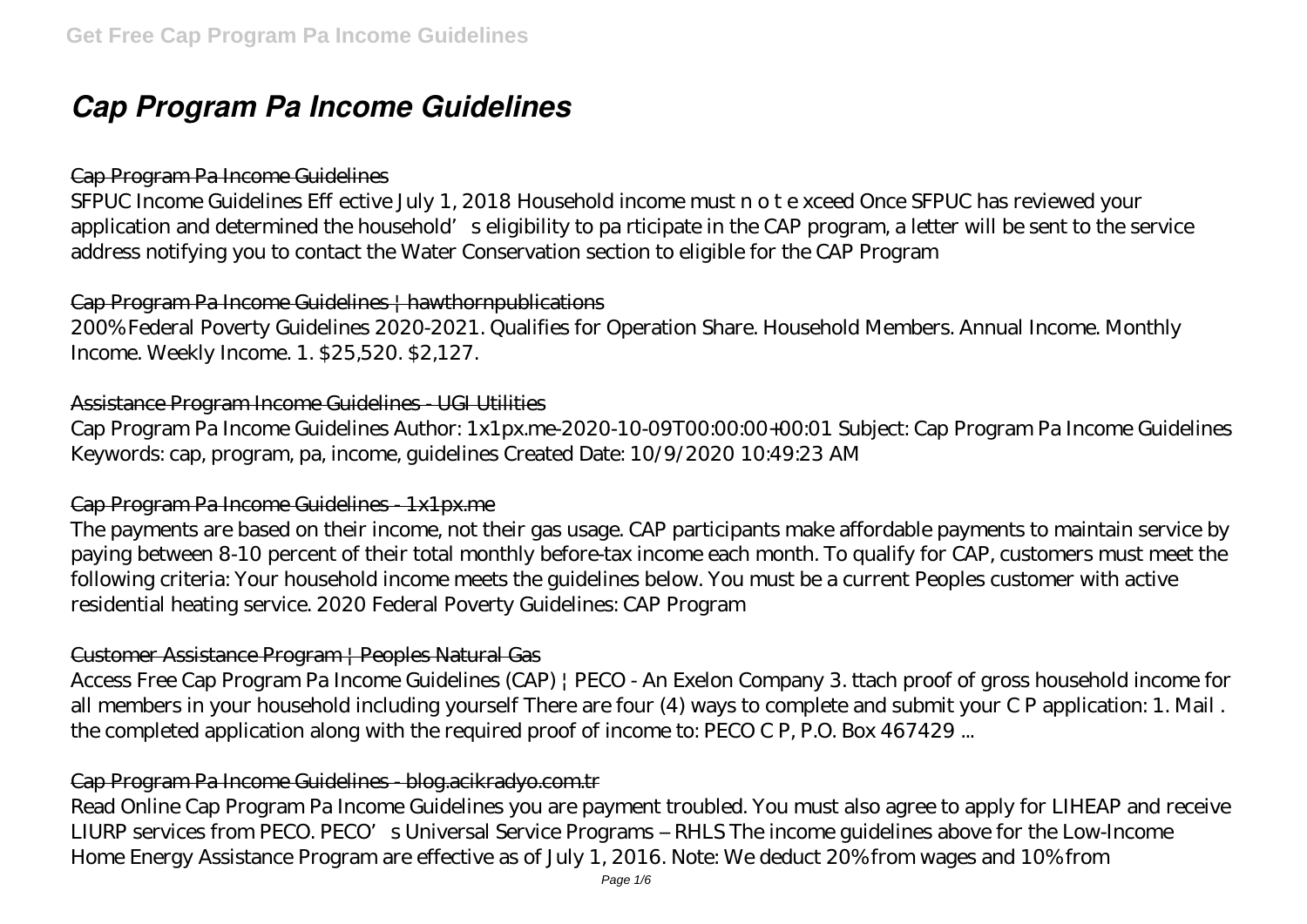## Cap Program Pa Income Guidelines - Metin Akdülger

Read Free Cap Program Pa Income Guidelines the colleague to purchase and make bargains to download and install cap program pa income guidelines so simple! We now offer a wide range of services for both traditionally and self-published authors. What we offer. Newsletter Promo. Promote your discounted or free book.

## Cap Program Pa Income Guidelines

That credit amount is applied to a CAP customer's PECO bill each month. Energy usage can change due to the weather. So, CAP customers will receive a larger credit during months they use more energy. Do You Qualify for CAP? To qualify for CAP, monthly household income cannot be more than: \$1,595 – One person in home; \$2,155 – Two people in home

## Customer Assistance Program (CAP) | PECO - An Exelon Company

Access Free Cap Program Pa Income Guidelines Learn How to Pay for PA School with Stride Funding by The PA Platform 2 months ago 22 minutes 306 views It's no secret that , PA , School comes with a hefty price tag. Paying for school is an obstacle that deters many from the career path.

## Cap Program Pa Income Guidelines

Income Guidelines for CAP Programs Idaho Low-Income Home Energy Assistance Program Family Size Monthly Income Limit 3 Month Income Limit 1 \$1,518.00 \$4,553.00 2 \$2,058.00 \$6,173.00 3 \$2,598.00 \$7,793.00 4 \$3,138.00 \$9,413.00 5 \$3,678.00 \$11,033.00 6 \$4,218.00 \$12,653.00 7 \$4,758.00 \$14,273.00 8 \$5,298.00 \$15,893.00 Each Additional Member +\$540.00 +\$1,620.00 Note: Households in Idaho that ...

# Income Guidelines - Community Action Partnership

Eligibility for CAP CAP is available to Duquesne Light customers who are adults (18 years of age or older) and living in the household. The applicant's household income must be less than 150% of federal income poverty guidelines. 2020 FEDERAL INCOME GUIDELINES: CAP PROGRAM

# Customer Assistance Program | Duquesne Light Company

Read Book Cap Program Pa Income Guidelines Cap Program Pa Income Guidelines The site itself is available in English, German, French, Italian, and Portuguese, and the catalog includes books in all languages. There's a heavy bias towards English-language works and translations, but the same is true of all the ebook download sites we've looked ...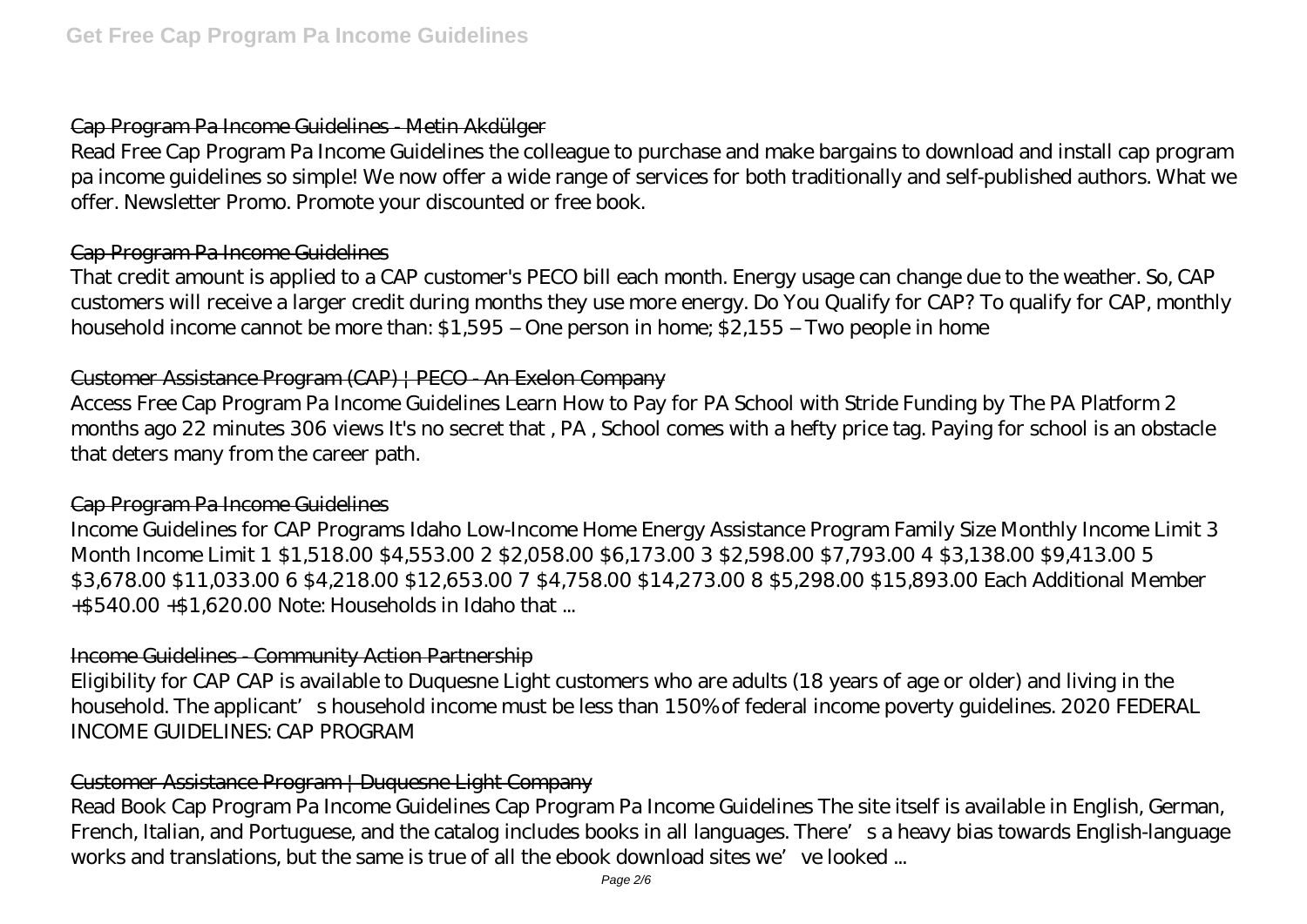#### Cap Program Pa Income Guidelines - delapac.com

Online Library Cap Program Pa Income Guidelines 10 Legal Ways to Get Free Money from the CARES Act! by Hawthorn Law 3 months ago 16 minutes 9,667 views This is a special CARES Act Breakdown to help online

#### Cap Program Pa Income Guidelines - wisel.it

(Click here to view Federal poverty income guidelines table.) You must have paid at least \$150 toward your bill over the past 90 days (\$100 if you are 62 years of age or older). You must have more than \$100 as a past due balance (\$0 balance for those over age 62).

## First Energy: MetEd, Penelec, & Penn Power's Universal ...

Cap Program Pa Income Guidelines - modapktown.com To qualify for the CARES program, you must be a heating customer with an income at or below 200% of the Federal poverty income guidelines (click here to view a table with the Federal poverty income guidelines).

#### Cap Program Pa Income Guidelines

As this cap program pa income guidelines, it ends going on instinctive one of the favored book cap program pa income guidelines collections that we have. This is why you remain in the best website to look the unbelievable books to have. Finding the Free Ebooks.

#### Cap Program Pa Income Guidelines

SFPUC Income Guidelines E ective July 1, 2018 Household income must n o t e xceed Once SFPUC has reviewed your application and determined the household's eligibility to pa rticipate in the CAP program, a letter will be sent to the service address notifying you to contact the Water Conservation section to eligible for the CAP Program

## Cap Program Pa Income Guidelines | hawthornpublications

200% Federal Poverty Guidelines 2020-2021. Qualifies for Operation Share. Household Members. Annual Income. Monthly Income. Weekly Income. 1. \$25,520. \$2,127.

Assistance Program Income Guidelines - UGI Utilities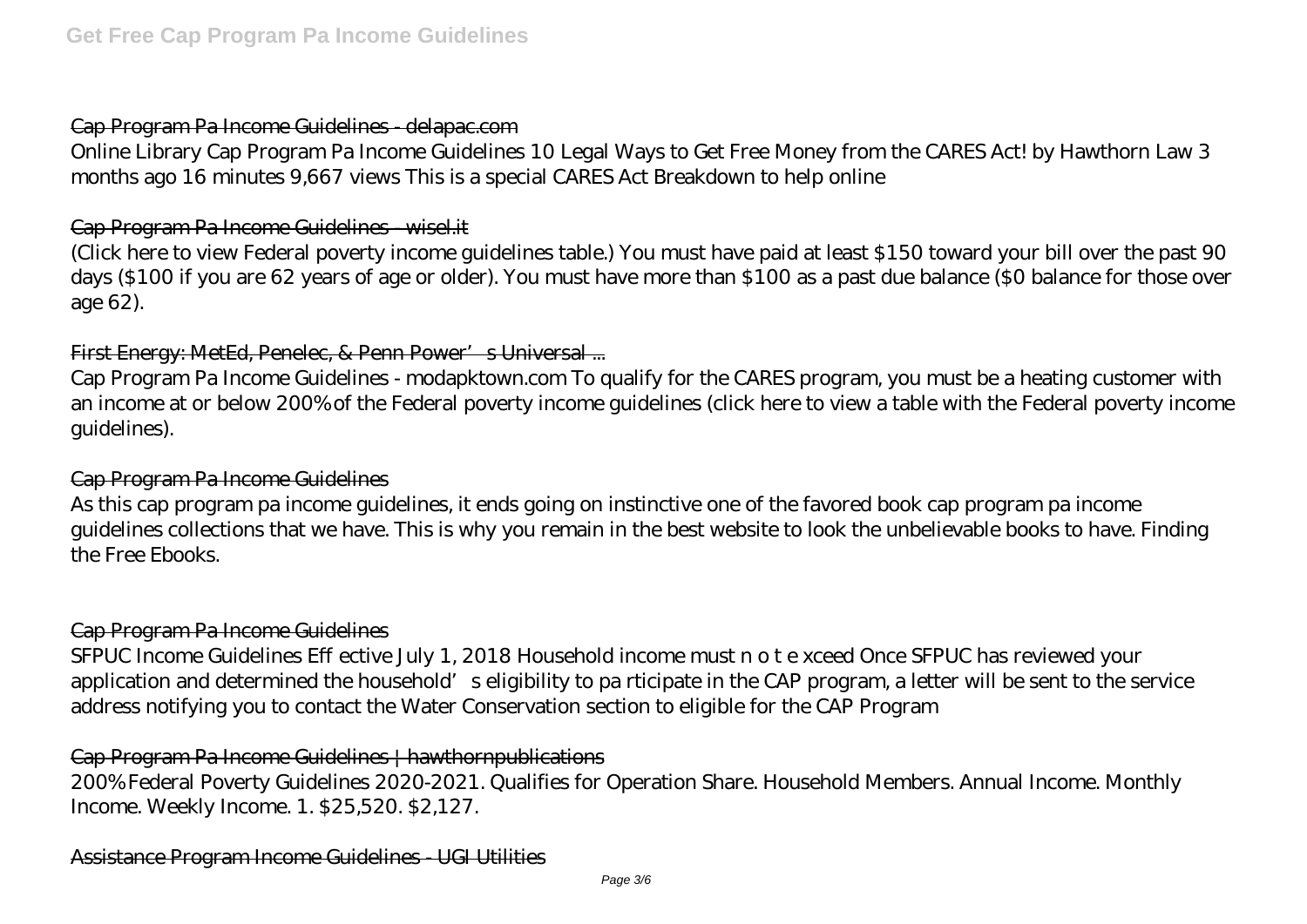Cap Program Pa Income Guidelines Author: 1x1px.me-2020-10-09T00:00:00+00:01 Subject: Cap Program Pa Income Guidelines Keywords: cap, program, pa, income, guidelines Created Date: 10/9/2020 10:49:23 AM

# Cap Program Pa Income Guidelines - 1x1px.me

The payments are based on their income, not their gas usage. CAP participants make affordable payments to maintain service by paying between 8-10 percent of their total monthly before-tax income each month. To qualify for CAP, customers must meet the following criteria: Your household income meets the guidelines below. You must be a current Peoples customer with active residential heating service. 2020 Federal Poverty Guidelines: CAP Program

## Customer Assistance Program | Peoples Natural Gas

Access Free Cap Program Pa Income Guidelines (CAP) | PECO - An Exelon Company 3. ttach proof of gross household income for all members in your household including yourself There are four (4) ways to complete and submit your C P application: 1. Mail . the completed application along with the required proof of income to: PECO C P, P.O. Box 467429 ...

## Cap Program Pa Income Guidelines - blog.acikradyo.com.tr

Read Online Cap Program Pa Income Guidelines you are payment troubled. You must also agree to apply for LIHEAP and receive LIURP services from PECO. PECO's Universal Service Programs – RHLS The income guidelines above for the Low-Income Home Energy Assistance Program are effective as of July 1, 2016. Note: We deduct 20% from wages and 10% from

## Cap Program Pa Income Guidelines - Metin Akdülger

Read Free Cap Program Pa Income Guidelines the colleague to purchase and make bargains to download and install cap program pa income guidelines so simple! We now offer a wide range of services for both traditionally and self-published authors. What we offer. Newsletter Promo. Promote your discounted or free book.

## Cap Program Pa Income Guidelines

That credit amount is applied to a CAP customer's PECO bill each month. Energy usage can change due to the weather. So, CAP customers will receive a larger credit during months they use more energy. Do You Qualify for CAP? To qualify for CAP, monthly household income cannot be more than: \$1,595 – One person in home; \$2,155 – Two people in home

## Customer Assistance Program (CAP) | PECO - An Exelon Company

Access Free Cap Program Pa Income Guidelines Learn How to Pay for PA School with Stride Funding by The PA Platform 2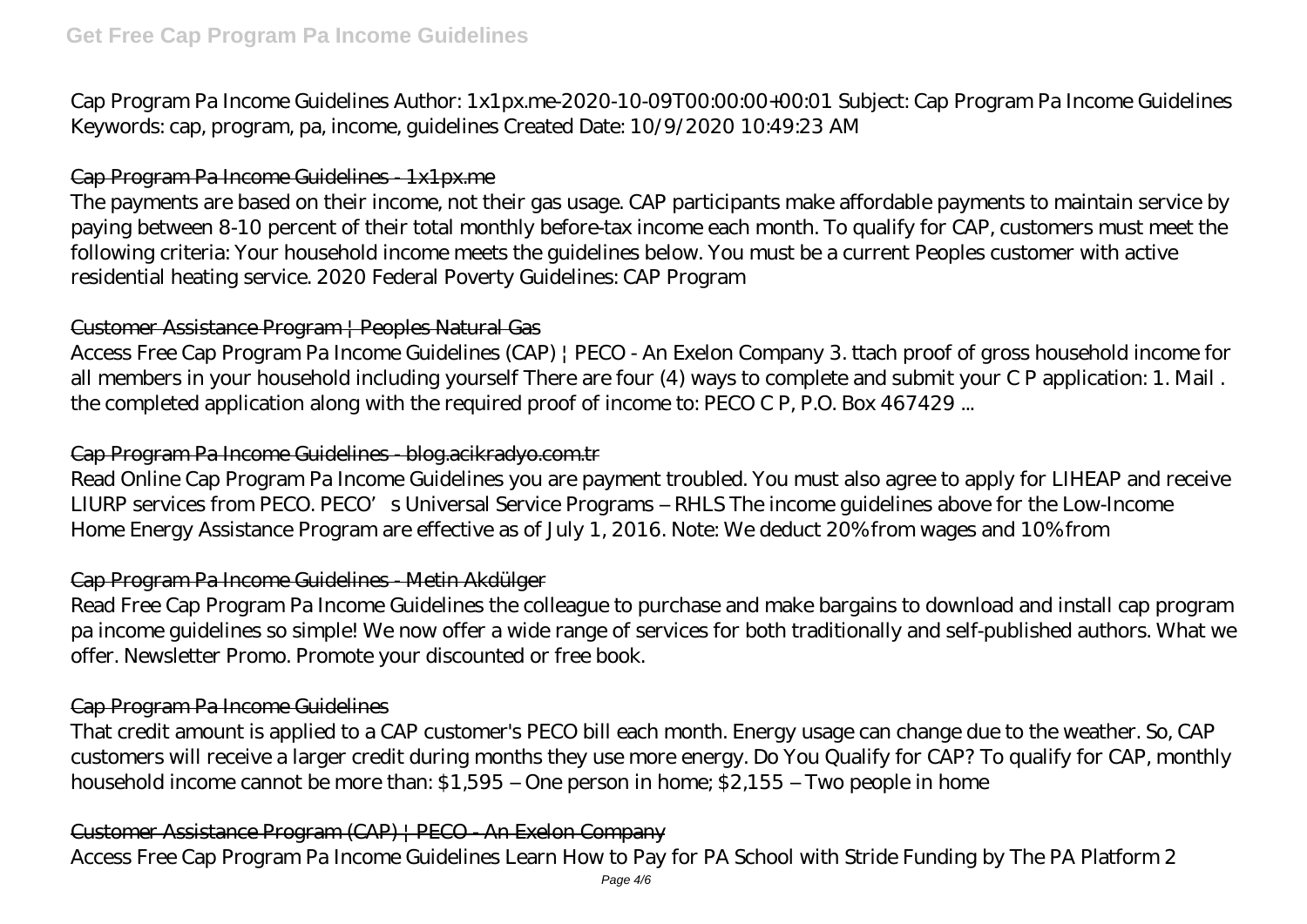months ago 22 minutes 306 views It's no secret that , PA , School comes with a hefty price tag. Paying for school is an obstacle that deters many from the career path.

## Cap Program Pa Income Guidelines

Income Guidelines for CAP Programs Idaho Low-Income Home Energy Assistance Program Family Size Monthly Income Limit 3 Month Income Limit 1 \$1,518.00 \$4,553.00 2 \$2,058.00 \$6,173.00 3 \$2,598.00 \$7,793.00 4 \$3,138.00 \$9,413.00 5 \$3,678.00 \$11,033.00 6 \$4,218.00 \$12,653.00 7 \$4,758.00 \$14,273.00 8 \$5,298.00 \$15,893.00 Each Additional Member +\$540.00 +\$1,620.00 Note: Households in Idaho that ...

# Income Guidelines - Community Action Partnership

Eligibility for CAP CAP is available to Duquesne Light customers who are adults (18 years of age or older) and living in the household. The applicant's household income must be less than 150% of federal income poverty guidelines. 2020 FEDERAL INCOME GUIDELINES: CAP PROGRAM

# Customer Assistance Program | Duquesne Light Company

Read Book Cap Program Pa Income Guidelines Cap Program Pa Income Guidelines The site itself is available in English, German, French, Italian, and Portuguese, and the catalog includes books in all languages. There's a heavy bias towards English-language works and translations, but the same is true of all the ebook download sites we've looked ...

# Cap Program Pa Income Guidelines - delapac.com

Online Library Cap Program Pa Income Guidelines 10 Legal Ways to Get Free Money from the CARES Act! by Hawthorn Law 3 months ago 16 minutes 9,667 views This is a special CARES Act Breakdown to help online

## Cap Program Pa Income Guidelines - wisel.it

(Click here to view Federal poverty income guidelines table.) You must have paid at least \$150 toward your bill over the past 90 days (\$100 if you are 62 years of age or older). You must have more than \$100 as a past due balance (\$0 balance for those over age 62).

# First Energy: MetEd, Penelec, & Penn Power's Universal ...

Cap Program Pa Income Guidelines - modapktown.com To qualify for the CARES program, you must be a heating customer with an income at or below 200% of the Federal poverty income guidelines (click here to view a table with the Federal poverty income